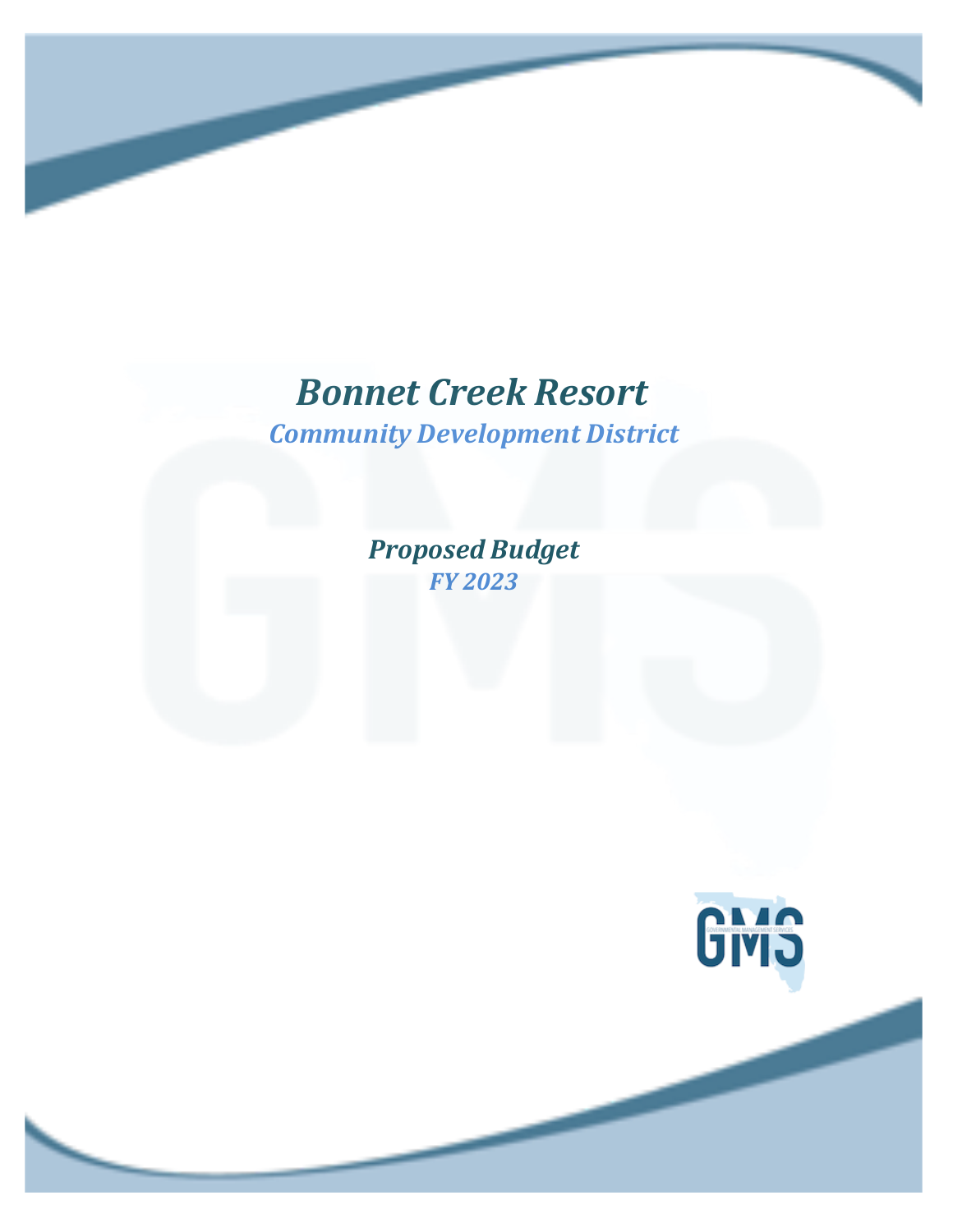# **Table of Contents**

| $1 - 2$   | General Fund                               |
|-----------|--------------------------------------------|
|           |                                            |
| $3 - 10$  | <b>General Fund Narrative</b>              |
| 11        | Debt Service Fund - Series 2016            |
| 12        | <b>Amortization Schedule - Series 2016</b> |
|           |                                            |
| 13        | Capital Projects Fund                      |
| $14 - 15$ | <b>Assessment Charts</b>                   |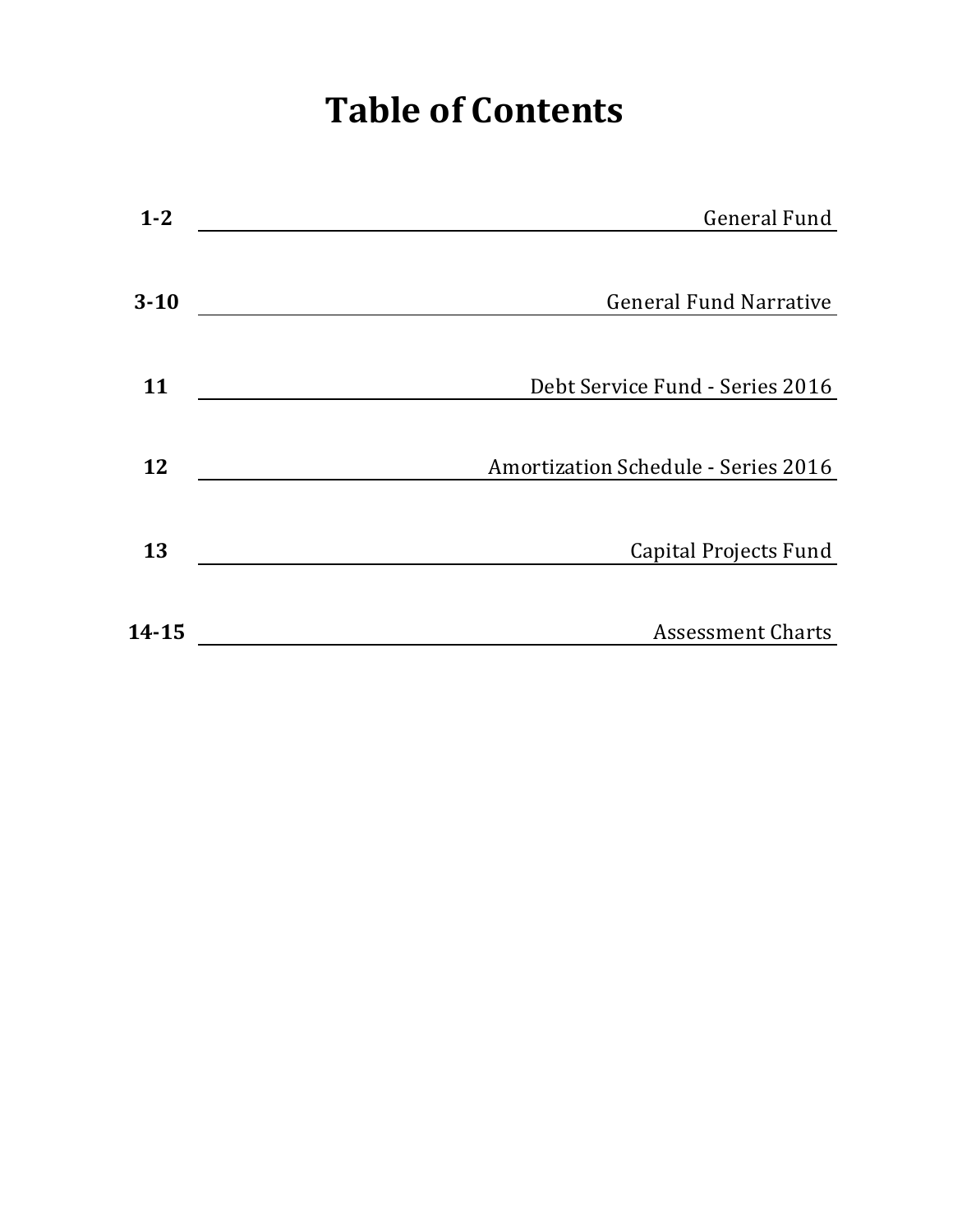### **Bonnet Creek Resort**

**Community Development District** 

**Proposed Budget** 

**General Fund** 

|                                                       |              | Adopted<br><b>Budget</b><br>FY2022 | Actuals<br>Thru<br>4/30/22 | Projected<br><b>Next</b><br>5 Months | Projected<br>Thru<br>9/30/22 | Proposed<br><b>Budget</b><br>FY2023 |
|-------------------------------------------------------|--------------|------------------------------------|----------------------------|--------------------------------------|------------------------------|-------------------------------------|
| <b>Revenues</b>                                       |              |                                    |                            |                                      |                              |                                     |
| Maintenance Assessments - Off Roll                    | \$           | 858,876                            | \$<br>555,402              | \$<br>303,474                        | \$<br>858,876                | \$<br>858,876                       |
| Interest Income                                       | \$           | 100                                | \$<br>107                  | \$<br>100                            | \$<br>207                    | \$<br>100                           |
| Reuse Water Fees - Wyndham                            | \$           | 8,000                              | \$<br>7,600                | \$<br>5,500                          | \$<br>13,100                 | \$<br>10,000                        |
| Reuse Water Fees - Golf Course                        | \$           | 27,000                             | \$<br>11,894               | \$<br>10,025                         | \$<br>21,919                 | \$<br>27,000                        |
| Reuse Water Fees - Signia by Hilton & Waldorf Astoria | \$           | 4,000                              | \$<br>2,246                | \$<br>1,750                          | \$<br>3,996                  | \$<br>4,000                         |
| Reuse Water Fees - Marriott                           | \$           | 1,400                              | \$<br>1,563                | \$<br>1,125                          | \$<br>2,688                  | \$<br>2,000                         |
| Carry Forward Surplus                                 | \$           | 0                                  | \$<br>235,748              | \$                                   | \$<br>235,748                | \$                                  |
| <b>Total Revenues</b>                                 | $\mathbf{s}$ | 899,376                            | \$<br>814,560              | \$<br>321,974                        | \$<br>1,136,534              | \$<br>901,976                       |
| <b>Expenditures</b>                                   |              |                                    |                            |                                      |                              |                                     |
| General & Administrative                              |              |                                    |                            |                                      |                              |                                     |
| Supervisor Fees                                       | \$           | 8.000                              | \$<br>4,400                | \$<br>3,200                          | \$<br>7.600                  | \$<br>8.000                         |
| <b>Engineering Fees</b>                               | \$           | 20,000                             | \$<br>11,917               | \$<br>16,727                         | \$<br>28,645                 | \$<br>20,000                        |
| <b>Trustee Fees</b>                                   | \$           | 6,000                              | \$<br>5,388                | \$                                   | \$<br>5,388                  | \$<br>6,000                         |
| Legal Services                                        | \$           | 20,000                             | \$<br>6,830                | \$<br>10,000                         | \$<br>16,830                 | \$<br>20,000                        |
| Assessment Roll Services                              | \$           | 3,000                              | \$<br>3,000                | \$                                   | \$<br>3,000                  | \$<br>3,000                         |
| <b>Auditing Services</b>                              | \$           | 3,100                              | \$<br>3,100                | \$<br>÷,                             | \$<br>3,100                  | \$<br>3,225                         |
| Arbitrage Rebate Calculation                          | \$           | 450                                | \$<br>450                  | \$<br>L.                             | \$<br>450                    | \$<br>450                           |
| District Management Fees                              | \$           | 33,901                             | \$<br>19,776               | \$<br>14,126                         | \$<br>33,901                 | \$<br>35,596                        |
| <b>Information Technology</b>                         | \$           | 1,000                              | \$<br>583                  | \$<br>417                            | \$<br>1,000                  | \$<br>1,250                         |
| Website Maintenance                                   | \$           | 650                                | \$<br>379                  | \$<br>271                            | \$<br>650                    | \$<br>813                           |
| Insurance - Professional Liability                    | \$           | 7,584                              | \$<br>7,135                | \$<br>$\overline{a}$                 | \$<br>7,135                  | \$<br>8,562                         |
| Telephone                                             | \$           | 100                                | \$                         | \$<br>42                             | \$<br>42                     | \$<br>100                           |
| Legal Advertising                                     | \$           | 2,100                              | \$<br>ä,                   | \$<br>2,100                          | \$<br>2,100                  | \$<br>2,100                         |
| Postage                                               | \$           | 1,900                              | \$<br>980                  | \$<br>558                            | \$<br>1,538                  | \$<br>1,900                         |
| Printing & Binding                                    | \$           | 1,200                              | \$<br>394                  | \$<br>362                            | \$<br>756                    | \$<br>1,200                         |
| Office Supplies                                       | \$           | 300                                | \$<br>70                   | \$<br>86                             | \$<br>155                    | \$<br>300                           |
| Bank Fees                                             | \$           | 500                                | \$<br>1,010                | \$<br>650                            | \$<br>1,660                  | \$                                  |
| Dues, Licenses & Subscriptions                        | \$           | 175                                | \$<br>175                  | \$                                   | \$<br>175                    | \$<br>175                           |
| Contingency                                           | \$           |                                    | \$<br>253                  | \$                                   | \$<br>253                    | \$<br>2,000                         |
| <b>Total Administrative:</b>                          | \$           | 109.960                            | \$<br>65.840               | \$<br>48.538                         | \$<br>114.377                | \$<br>114.671                       |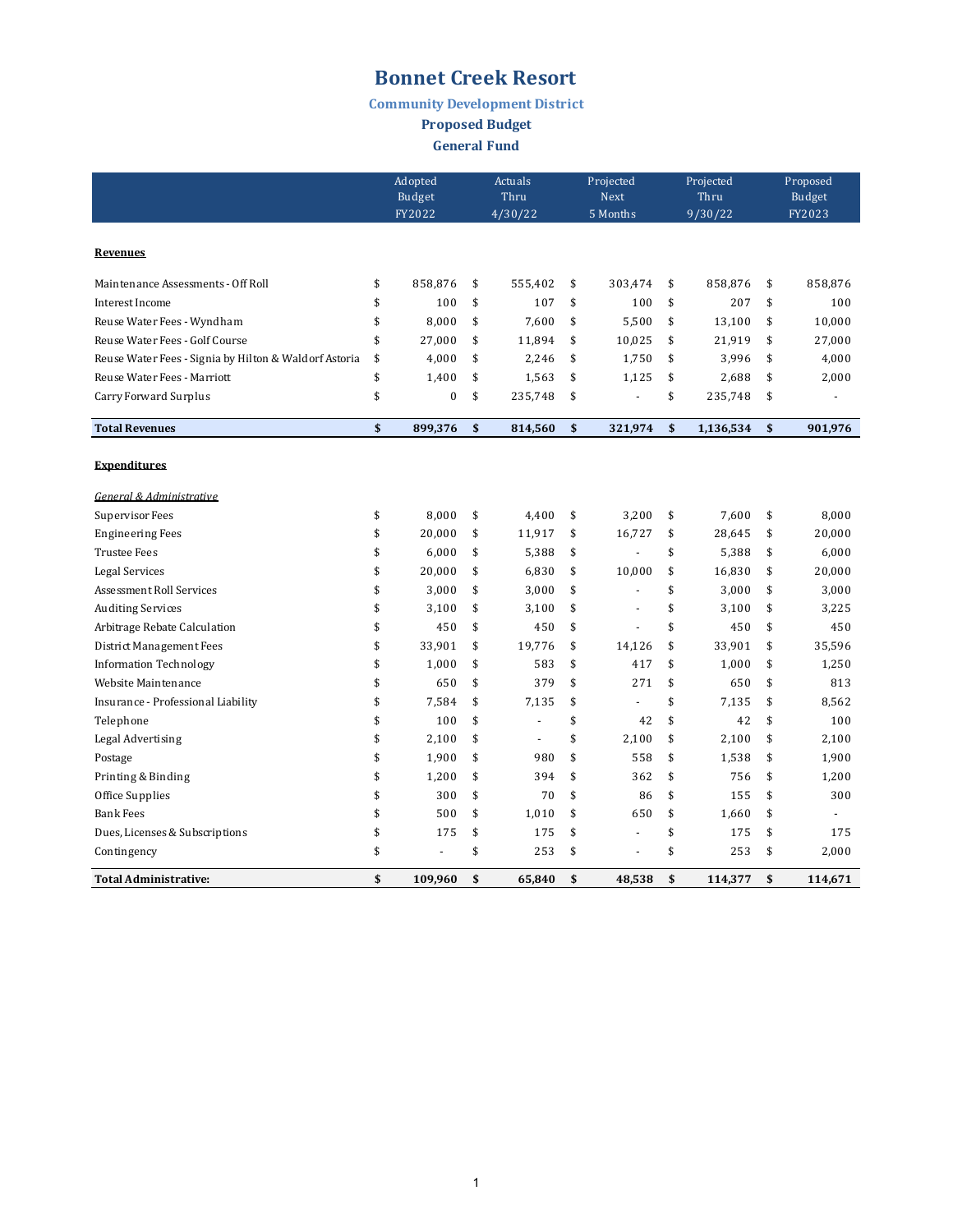### **Bonnet Creek Resort**

#### **Community Development District**

**Proposed Budget** 

**General Fund** 

|                                                                                         |               | Adopted<br>Budget |              | Actuals<br>Thru |          | Projected<br><b>Next</b> | Projected<br>Thru |              | Proposed<br><b>Budget</b> |
|-----------------------------------------------------------------------------------------|---------------|-------------------|--------------|-----------------|----------|--------------------------|-------------------|--------------|---------------------------|
|                                                                                         |               | FY2022            |              | 4/30/22         |          | 5 Months                 | 9/30/22           |              | FY2023                    |
| <b>Operations &amp; Maintenance</b>                                                     |               |                   |              |                 |          |                          |                   |              |                           |
| Field Management                                                                        | \$            | 56,976            | \$           | 33,236          | \$       | 23.740                   | \$<br>56,976      | \$           | 56,976                    |
| <b>Utility Services</b>                                                                 |               |                   |              |                 |          |                          |                   |              |                           |
| <b>Utility Services</b>                                                                 | \$            | 14,000            | \$           | 7,156           | \$       | 5,112                    | \$<br>12,268      | \$           | 14,000                    |
| Street Lights - Usage                                                                   | \$            | 3,900             | \$           | 1,774           | \$       | 1,682                    | \$<br>3,455       | \$           | 4,200                     |
| Street Lights - Lease & Maintenance Agreement                                           | \$            | 66,000            | \$           | 29,079          | \$       | 22,500                   | \$<br>51,579      | \$           | 66,000                    |
| Water Service - Reuse Water                                                             | \$            | 43,000            | \$           | 8,590           | \$       | 16,976                   | \$<br>25,567      | \$           | 43,000                    |
| SFWMD Water Use Compliance Report                                                       | \$            | 5,000             | \$           |                 | \$       | 5,000                    | \$<br>5,000       | \$           | 5,000                     |
| <b>Stormwater Control - Bonnet Creek Resort</b>                                         |               |                   |              |                 |          |                          |                   |              |                           |
| Oc/Dep Quarterly Well Monitoring Report                                                 | \$            | 1,500             | \$           | 558             | \$       | 728                      | \$<br>1,286       | \$           | 1,500                     |
| Wetland & Upland Monitoring Services - (Bda)                                            | \$            | 3,000             | \$           | 4,423           | \$       |                          | \$<br>4,423       | \$           | 3,000                     |
| Pond & Embankment Aquatic Treatment - (Awc)                                             | \$            | 15,396            | \$           | 6,776           | \$       | 8,470                    | \$<br>15,246      | \$           | 15,396                    |
| Irrigation Pond Treatment - Solitude                                                    | \$            | 2,814             | \$           | 1,628           | \$<br>\$ | 1,172                    | \$<br>2,800       | \$           | 2,926                     |
| Nuisance/Exotic Species Maintenance - (Awc)<br>Stormwater Control - Crosby Island Marsh | \$            | 11,000            | \$           |                 |          | 4,583                    | \$<br>4,583       | \$           | 11,000                    |
| Nuisance/Exotic Species Maintenance - (Awc)                                             | \$            | 7,500             | \$           | 5,000           | \$       | 2,500                    | \$<br>7,500       | \$           | 7,500                     |
| Nuisance/Exotic Species Maintenance - (Bda)                                             | \$            | 4,500             | \$           | 959             | \$       | 3,541                    | \$<br>4,500       | \$           | 4,500                     |
| Embankment Mowing - (A. E. Smith)                                                       | \$            | 6,000             | \$           | ä,              | \$       | 2,550                    | \$<br>2,550       | \$           | 6,000                     |
| <b>Other Physical Environment</b>                                                       |               |                   |              |                 |          |                          |                   |              |                           |
| Property Insurance                                                                      | \$            | 7,109             | \$           | 9,235           | \$       |                          | \$<br>9,235       | \$           | 11,082                    |
| Entry, Fence, Walls & Gates Maintenance                                                 | \$            | 24,500            | \$           | 8,764           | \$       | 10,208                   | \$<br>18,972      | \$           | 24,500                    |
| <b>Pump Station Maintenance</b>                                                         | \$            | 2,500             | \$           | 2,357           | \$       | 1,945                    | \$<br>4,302       | \$           | 4,000                     |
| <b>Pump Station Repairs</b>                                                             | \$            | 7,500             | \$           | ÷,              | \$       | 3,125                    | \$<br>3,125       | \$           | 7,500                     |
| Landscape & Irrigation Maintenance                                                      | \$            | 198,000           | \$           | 115,500         | \$       | 82,500                   | \$<br>198,000     | \$           | 198,000                   |
| <b>Irrigation Repairs</b>                                                               | \$            | 3,500             | \$           | 1,342           | \$       | 2,158                    | \$<br>3,500       | \$           | 3,500                     |
| Landscape Replacement                                                                   | \$            | 15,000            | \$           | 6,811           | \$       | 5,920                    | \$<br>12,731      | \$           | 15,000                    |
| Lift Station Maintenance                                                                | \$            | 5,000             | \$           | 600             | \$       | 2,800                    | \$<br>3,400       | \$           | 5,000                     |
| <b>Road &amp; Street Facilities</b>                                                     |               |                   |              |                 |          |                          |                   |              |                           |
| Roadway Repair & Maintenance                                                            | \$            | 10,400            | \$           | 2,950           | \$       | 5,956                    | \$<br>8,906       | \$           | 10,400                    |
| Highway Directional Signage - (R&M)                                                     | \$            | 5,000             | \$           | 1,125           | \$       | 2,083                    | \$<br>3,208       | \$           | 5,000                     |
| Roadway Directory Signage - (R&M)                                                       | \$            | 5,000             | \$           | 4,470           | \$       |                          | \$<br>4,470       | \$           | 5,000                     |
| Sidewalk/Curb Cleaning                                                                  | \$            | 12,000            | \$           |                 | \$       | 12,000                   | \$<br>12,000      | \$           | 12,000                    |
| Contingency                                                                             | \$            | 16,000            | \$           | 11,106          | \$       | 4,894                    | \$<br>16,000      | \$           | 16,000                    |
| <b>Total Operations &amp; Maintenance:</b>                                              | \$            | 552,095           | \$           | 263,439         | \$       | 232,144                  | \$<br>495,583     | \$           | 557,980                   |
| <b>Total Expenditures</b>                                                               | $\mathsf{\$}$ | 662,055           | \$           | 329,279         | \$       | 280,682                  | \$<br>609,961     | \$           | 672,651                   |
| <b>Other Financing Uses</b>                                                             |               |                   |              |                 |          |                          |                   |              |                           |
| Transfer Out - Capital Reserve                                                          | \$            | 237,321           | \$           | 33,898          | \$       | 492,675                  | \$<br>526,573     | \$           | 229,325                   |
| <b>Total Other Financing Sources (Uses)</b>                                             | \$            | 237,321           | \$           | 33,898          | \$       | 492,675                  | \$<br>526,573     | \$           | 229,325                   |
| <b>Total Expenditures &amp; Other Financing Uses</b>                                    | \$            | 899,376           | \$           | 363,177         | \$       | 773,357                  | \$<br>1,136,534   | \$           | 901,976                   |
| Net Change in Fund Baalnce                                                              | $\,$          |                   | $0 \quad$ \$ | 451,383         | \$       | $(451, 383)$ \$          |                   | $0 \quad$ \$ |                           |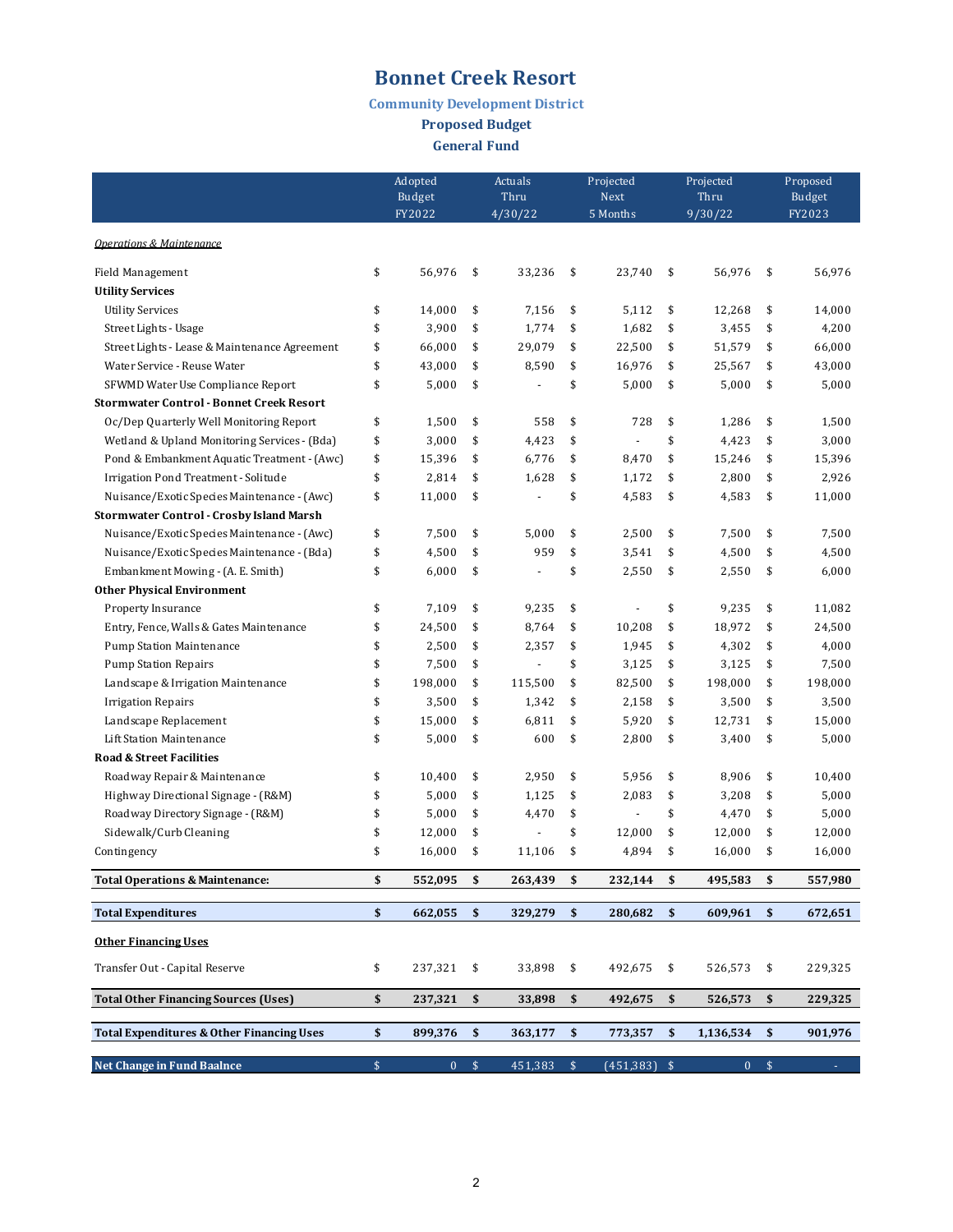General Fund Budget FISCAL YEAR 2023

#### **REVENUES:**

#### **Maintenance Assessments - Off Roll**

The District levies Non-Ad Valorem Assessments on all of the assessable property within the District to pay for operating expenditures incurred during the fiscal year. It will be directly billed from the District to the appropriate property owner.

#### **Interest Income**

The District will invest surplus funds with State Board of Administration, Regions Bank, and SunTrust Bank.

#### **Reuse Water Fees**

The District pays Orlando County Utilities Department for monthly reclaimed commercial water usage then bills Wyndham, Golf Course, Signia by Hilton, the Waldorf Astoria, and Marriott for their portion based on individual meter readings to reimburse the cost of the reuse water.

**\_\_\_\_\_\_\_\_\_\_\_\_\_\_\_\_\_\_\_\_\_\_\_\_\_\_\_\_\_\_\_\_\_\_\_\_\_\_\_\_\_\_\_\_\_\_\_\_\_\_\_\_\_\_\_\_\_\_\_\_\_\_\_\_\_\_\_\_\_\_\_\_** 

# **EXPENDITURES:**

#### *GENERAL & ADMINISTRATIVE*

#### **Supervisor Fees**

The District may compensate its supervisors within the appropriate statutory limits of \$200 maximum per meeting within an annual cap of \$4,800 per supervisor. The amount is based upon 5 Supervisors attending 8 monthly meetings during the fiscal year. 

#### **Engineering Fees**

The District's engineer provides general engineering services to the District. Among these services are attendance at and preparation for monthly board meetings, review of construction invoices and all other engineering services requested by the district throughout the year.

#### **Trustee Fees**

The District issued Series 2016 Special Assessment Refunding Bonds that are deposited with a Trustee at US Bank, N.A.

#### **Legal Services**

The District's legal counsel provides general legal services to the District. Among these services are attendance at and preparation for monthly board meetings, review of operating and maintenance contracts and all other legal services requested by the district throughout the year.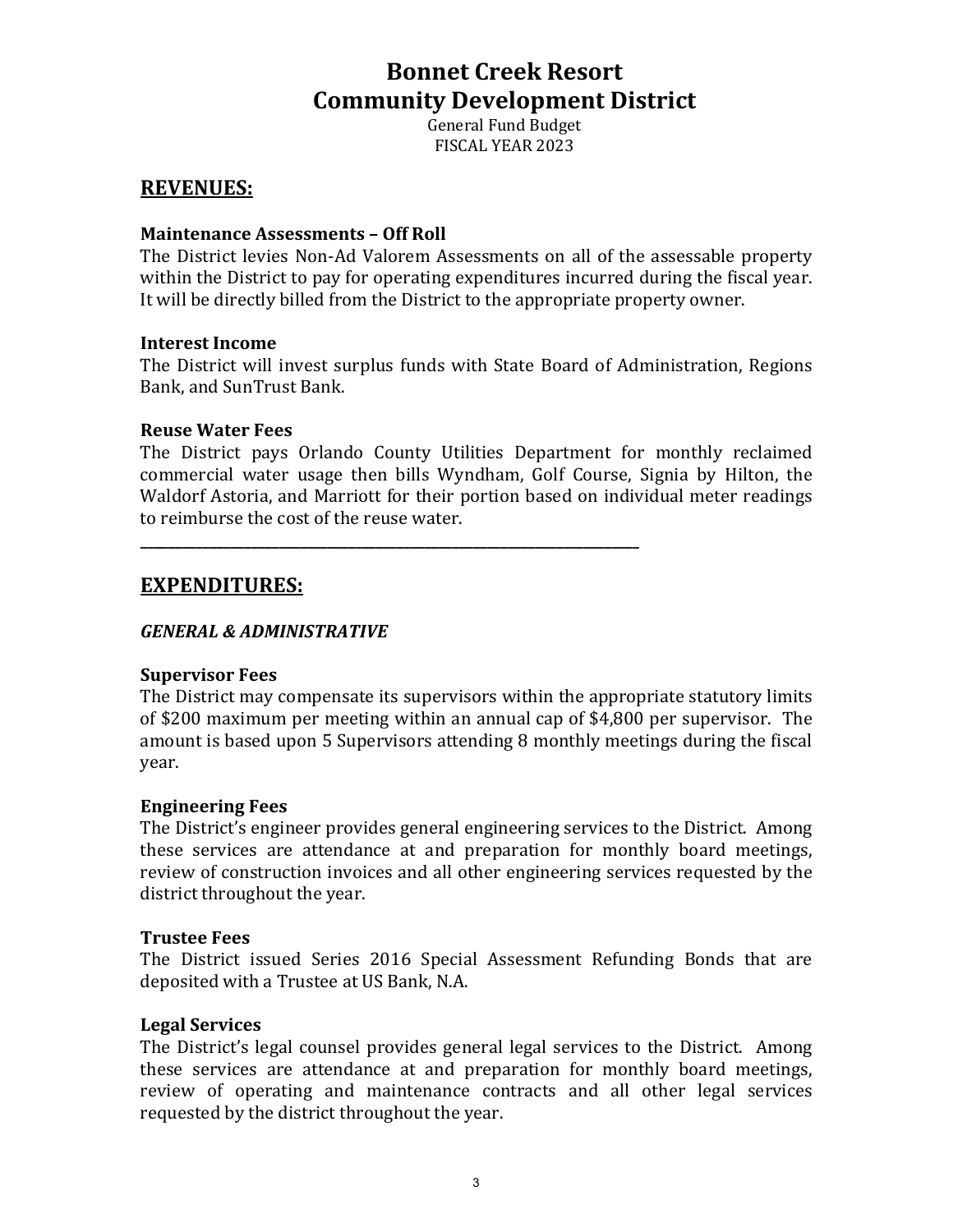General Fund Budget FISCAL YEAR 2023

#### **Assessment Roll Services**

The District has contracted with Governmental Management Services - Central Florida, LLC for the collection of prepaid assessments, maintaining Lien Book, updating the District's Tax Roll and levying the annual assessment.

#### **Auditing Services**

The District is required annually to conduct an audit of its financial records by an Independent Certified Public Accounting firm once it reaches certain revenue and expenditure levels, or has issued bonds and incurred debt.

#### **Arbitrage Rebate Calculation**

The District is required to calculate the interest earned from bond proceeds each year pursuant to the Internal Revenue Code of 1986. The Rebate Analyst is required to verify that the District has not received earnings higher than the yield of the bonds. 

#### **District Management Fees**

The District has contracted with Governmental Management Services - Central Florida, LLC to provide Management, Accounting and Recording Secretary Services for the District. The services include, but are not limited to, recording and transcription of board meetings, administrative services, budget preparation, all financials reporting, annual audits, etc.

#### **Information Technology**

Represents costs with Governmental Management Services - Central Florida, LLC related to the District's information systems, which include but are not limited to video conferencing services, cloud storage services and servers, security, accounting software, etc.

#### **Website Maintenance**

Represents the costs with Governmental Management Services – Central Florida, LLC associated with monitoring and maintaining the District's website created in accordance with Chapter 189, Florida Statutes. These services include site performance assessments, security and firewall maintenance, updates, document uploads, hosting and domain renewals, website backups, etc.

#### **Insurance - Professional Liability**

The District's general liability and public officials liability coverage are provided by Florida Insurance Alliance (FIA). FIA specializes in providing insurance coverage to governmental agencies. 

#### **Telephone**

Telephone and fax machine.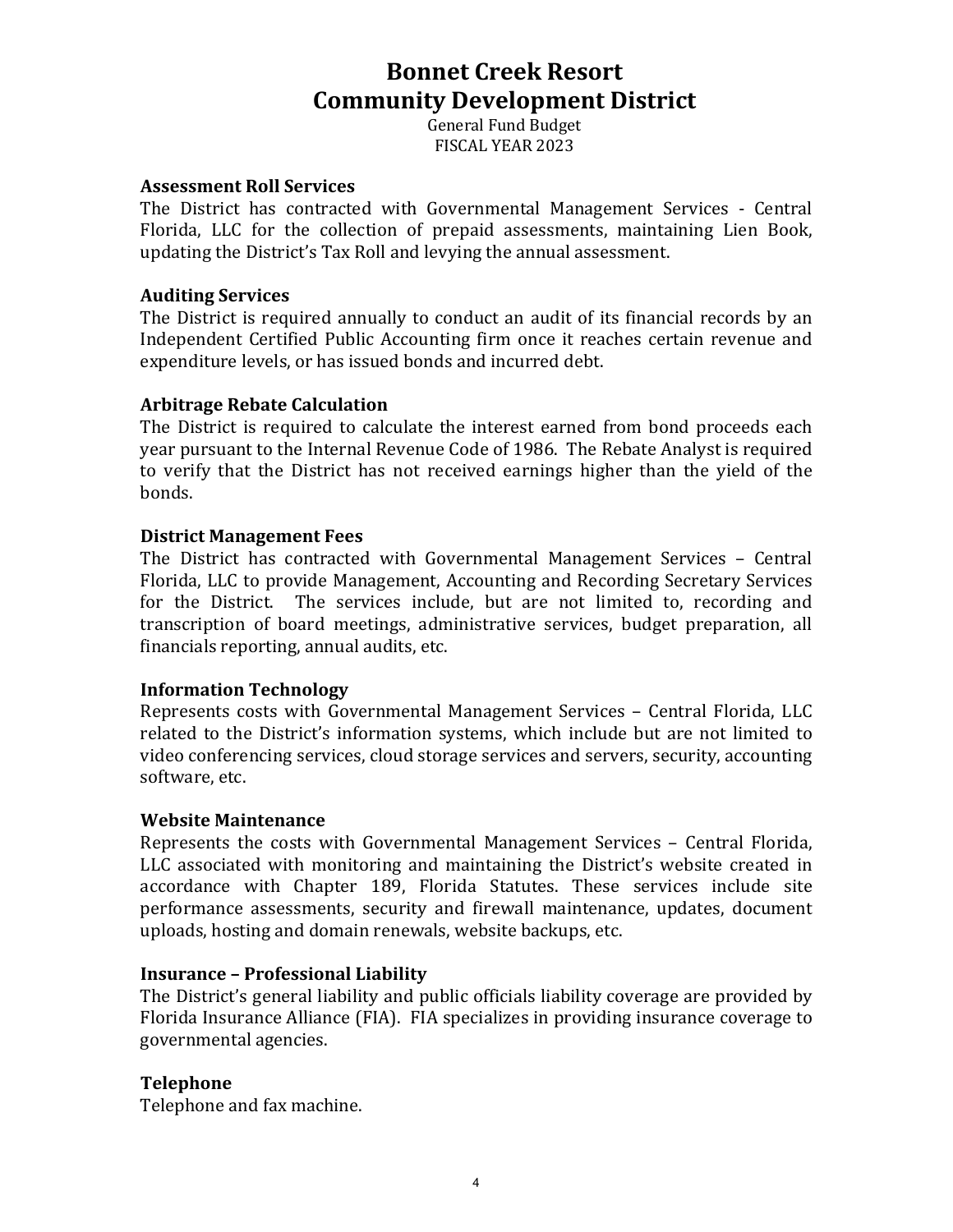General Fund Budget FISCAL YEAR 2023

#### Legal **Advertising**

The District will incur expenditures related to legal advertising. The items for which the District will advertise include, but are not limited to meeting schedules, special meeting notices, and public hearings, bidding etc. for the District based on statutory guidelines**.** 

#### **Postage**

Mailing of Board Meeting Agenda's, checks for vendors, and any other required correspondence. 

#### **Printing & Binding**

Printing and binding agenda packages for board meetings, printing of computerized checks, correspondence, stationary, etc.

#### **Office Supplies**

Any supplies that may need to be purchased during the Fiscal Year, e.g., paper, minute books, file folders, labels, paper clips, etc.

#### **Bank Fees**

The District will incur bank service charges during the year.

#### **Dues, Licenses & Subscriptions**

The District is required to pay an annual fee of \$175 to the Department of Economic Opportunity. This is the only expenditure for this line item.

#### **Contingency**

Accounts for any fees or expenditures relating to the district that do not fall under the other budgeted administrative expenditures.

### *OPERATIONS & MAINTENANCE*

#### **Field Management**

The District has contracted with Governmental Management Services - Central Florida for general maintenance services.

| <b>Description</b> | <b>Monthly</b> | <b>Annually</b> |
|--------------------|----------------|-----------------|
| Field Management   | \$4,748        | \$56,976        |
| <b>TOTAL</b>       |                | \$56,976        |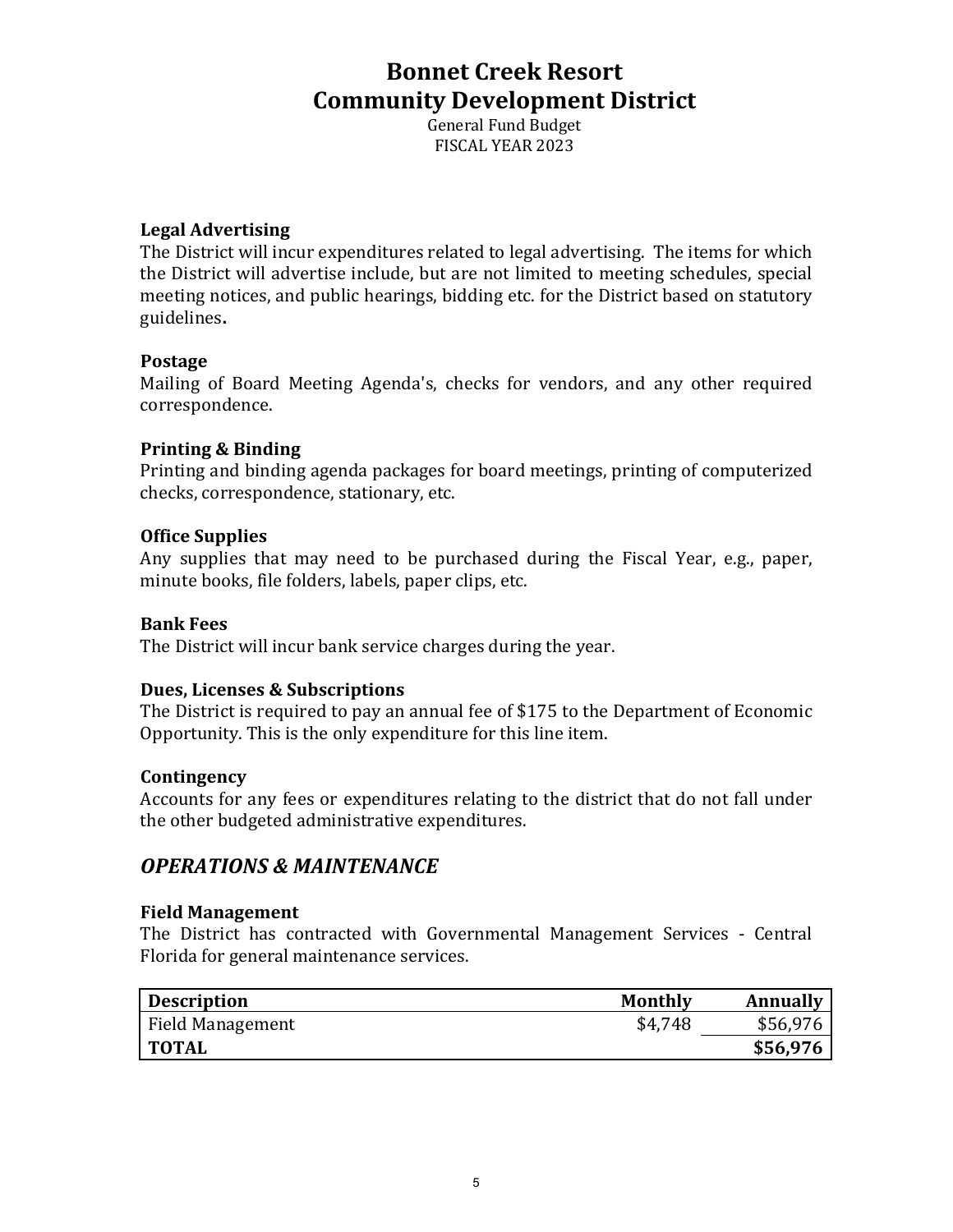General Fund Budget FISCAL YEAR 2023

### **Utility Services**

#### **Utility Services**

The District will incur electric utility expenditures for general purposes such as irrigation timers, lift station pumps, fountains, etc. The District maintains the following accounts with Duke Energy.

| <b>Description</b>                      | <b>Monthly</b> | <b>Annually</b> |
|-----------------------------------------|----------------|-----------------|
| 13251 Chelonia Parkway Ct Sign 4        | \$17           | \$204           |
| 13251 Chelonia Parkway Ct Sign 3        | \$17           | \$204           |
| 13251 Chelonia Parkway Ct Sign 2        | \$20           | \$240           |
| 13252 Chelonia Parkway Ct Sign 5        | \$18           | \$218           |
| 13251 Chelonia Parkway Ct Entrance Sign | \$236          | \$2,832         |
| 14064 Chelonia Parkway Ct Pump          | \$800          | \$9,600         |
| 13251 Chelonia Parkway Ct Sign 1        | \$19           | \$228           |
| 14901 Chelonia Parkway Lift             | \$40           | \$474           |
| <b>TOTAL</b>                            |                | \$14,000        |

#### **Street Lights - Usage**

The District may have expenditures relating to streetlights throughout the community. These may be restricted to main arterial roads or in some cases to all streetlights within the District's boundaries. The District maintains the following account with Duke Energy.

| <b>Description</b>           | Monthly | Annually |
|------------------------------|---------|----------|
| 000 Chelonia Parkway Ct Lite | \$350   | \$4,200  |
| <b>TOTAL</b>                 |         | \$4,200  |

#### **Street Lights - Lease & Maintenance Agreement**

The District may budget for its streetlights lease separately. The District maintains the following account with Duke Energy.

| <b>Description</b>           | <b>Monthly</b> | Annually |
|------------------------------|----------------|----------|
| 000 Chelonia Parkway Ct Lite | \$5,500        | \$66,000 |
| <b>TOTAL</b>                 |                | \$66,000 |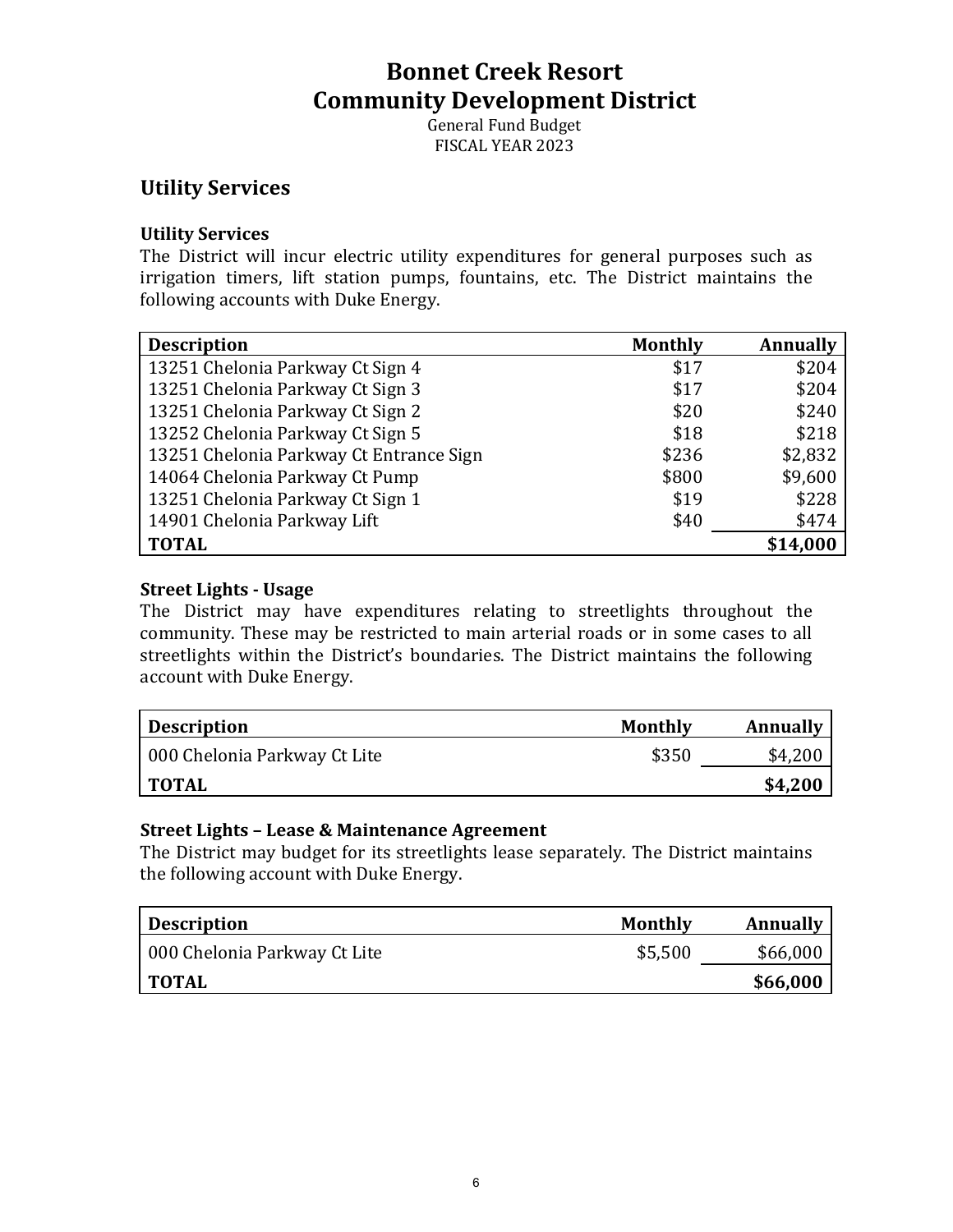General Fund Budget FISCAL YEAR 2023

#### **Water Service - Reuse Water**

The District may incur expenditures related to the use of reclaimed water for irrigation. The District maintains the following account with Orange County Utilities.

| <b>Description</b>     | Monthly | <b>Annually</b> |
|------------------------|---------|-----------------|
| 14064 Chelonia Parkway | \$3,583 | \$43,000        |
| <b>TOTAL</b>           |         | \$43,000        |

#### **SFWMD Water Use Compliance Report**

Expenditures related for compliance reporting for the application of Consumptive Water Use Permits with South Florida Water Management District.

#### **Stormwater Control - Bonnet Creek Resort**

#### **OC/Dep Quarterly Well Monitoring Report**

The District expenditures related to quarterly well monitoring report.

#### **Wetland & Upland Monitoring Services - (BDA)**

Include reviews of nuisance/exotic  $(N/E)$  plant species maintenance associated with the on-site wetland and upland preservation areas.

| <b>Description</b>                   | Annually |
|--------------------------------------|----------|
| <b>BDA Environmental Consultants</b> | \$3,000  |
| <b>TOTAL</b>                         | \$3,000  |

#### **Pond & Embankment Aquatic Treatment – (AWC)**

1) Provide monthly chemical/manual treatments to control undesirable aquatic plants and algae growing in ponds 1 and 2. Control nuisance and exotic species growing along 6811 If of fence line. Control nuisance and exotic species growing along 33418 If of slopes and wetland edges to 15' in. Control of all vegetation growing within 5' of outfall structures.

2) Selective spot spraying techniques will be utilized to avoid impacting native vegetation.

3) Provide chemical treatment with aquatic approved herbicides supervised by state licensed natural area applicators.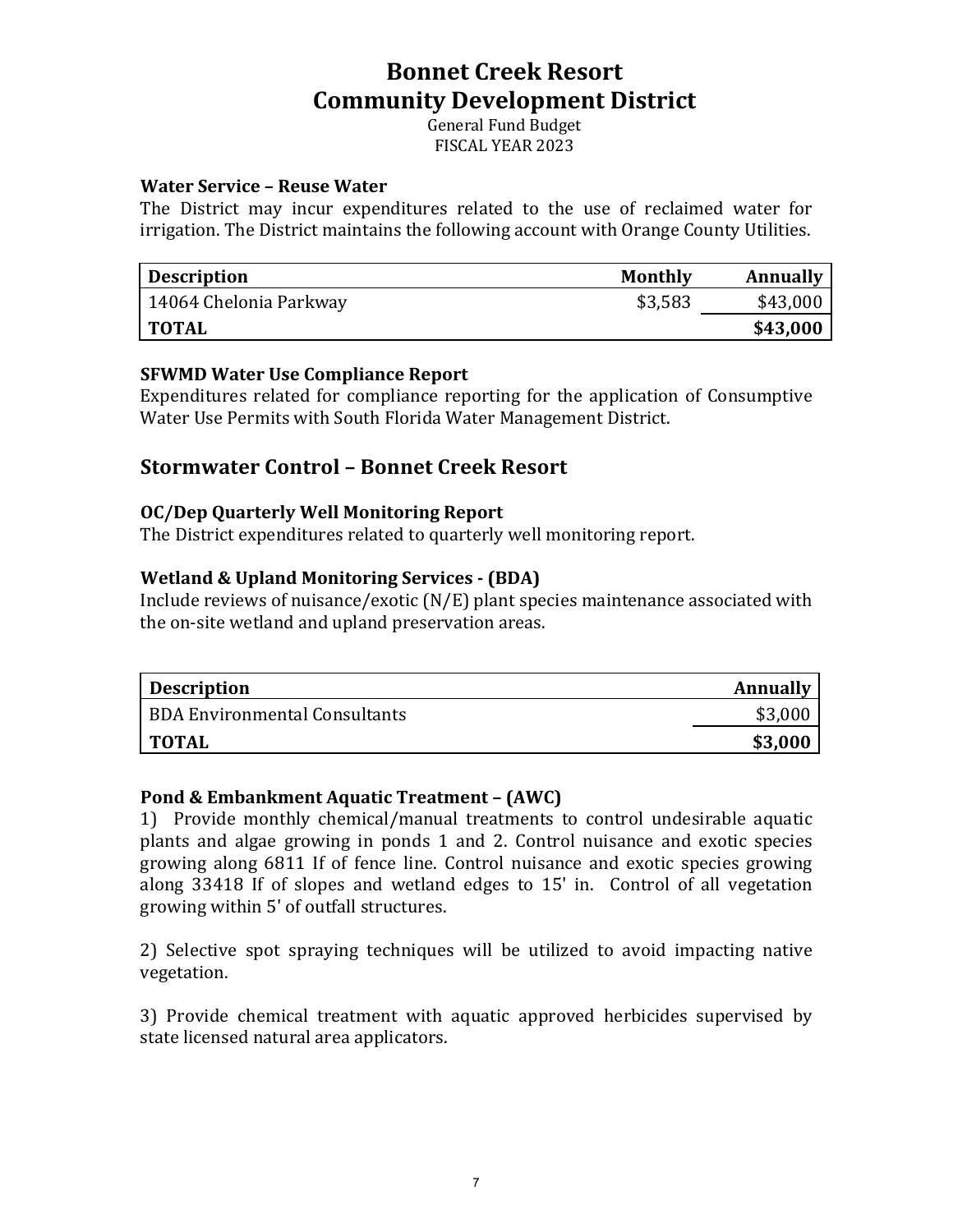General Fund Budget FISCAL YEAR 2023

#### **Irrigation Pond Treatment - (Solitude)**

The District has contract with Solitude Lake Management to provide pond maintenance services on one irrigation pond. Services include aquatic weed control, shoreline weed control and water quality monitoring.

| <b>Description</b>       | <b>Monthly</b> | Annually |
|--------------------------|----------------|----------|
| Solitude Lake Management | \$243          | \$2,926  |
| <b>TOTAL</b>             |                | \$2,926  |

#### **Nuisance/Exotic Species Maintenance - (AWC)**

Includes supervisory oversight of the nuisance/exotic *(N/E)* plant species management (to include the hand-removal and or herbicide treatment of *N/E* plant species) and maintenance if necessary.

| <b>Description</b>              | Quarterly | <b>Annually</b> |
|---------------------------------|-----------|-----------------|
| Aquatic Weed Control (Wetlands) | \$2,750   | \$11,000        |
| <b>TOTAL</b>                    |           | \$11,000        |

### **Stormwater Control - Crosby Island Marsh**

#### **Nuisance/Exotic Species Maintenance - (AWC)**

1) Provide monthly chemical/manual treatments to control undesirable aquatic plants and algae growing in ponds 1 and 2. Control nuisance and exotic species growing along 6811 If of fence line. Control nuisance and exotic species growing along 33418 If of slopes and wetland edges to 15' in. Control of all vegetation growing within 5' of outfall structures.

2) Selective spot spraying techniques will be utilized to avoid impacting native vegetation.

3) Provide chemical treatment with aquatic approved herbicides supervised by state licensed natural area applicators.

| <b>Description</b>                         | <b>Per Visit</b> | Annually |
|--------------------------------------------|------------------|----------|
| Aquatic Weed Control (Wetlands) – 3 Visits | \$2,500          | \$7,500  |
| <b>TOTAL</b>                               |                  | \$7,500  |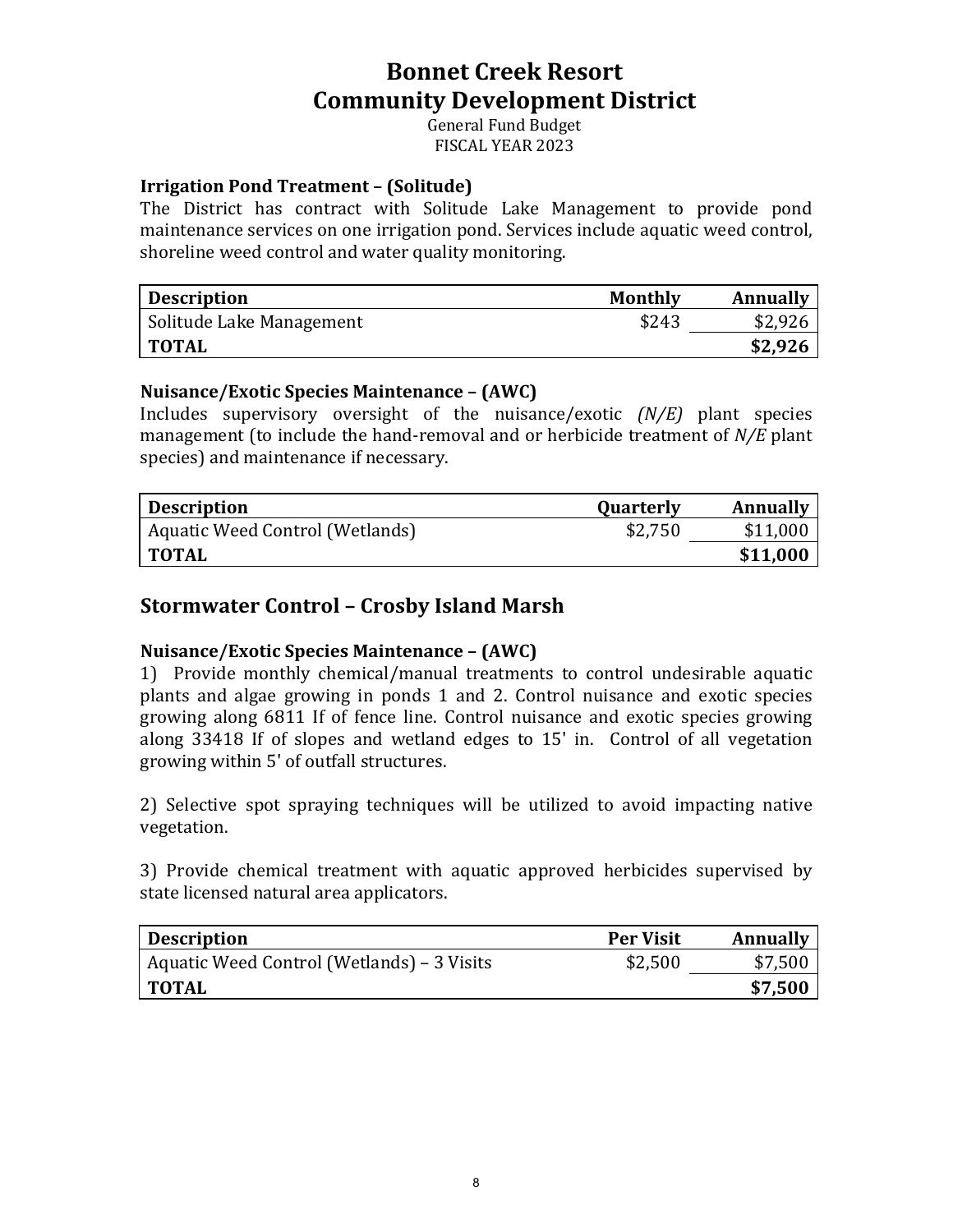General Fund Budget FISCAL YEAR 2023

#### **Nuisance/Exotic Species Maintenance - (BDA)**

Includes supervisory oversight of the nuisance/exotic *(N/E)* plant species management (to include the hand-removal and or herbicide treatment of *N/E* plant species) and maintenance.

| <b>Description</b>            | Annually |
|-------------------------------|----------|
| BDA Environmental Consultants | \$4,500  |
| <b>TOTAL</b>                  | \$4,500  |

#### **Embankment Mowing**

Mowing of conservation berms surrounding wetland and mitigation areas.

### **Other Physical Environment**

#### **Property Insurance**

Represents the District's share of the annual coverage of property insurance. Coverage is provided by Florida Insurance Alliance. FIA specializes in providing insurance coverage to governmental agencies.

#### **Entry, Fence, Walls & Gates Maintenance**

The District will incur expenditures to maintain the entry monuments and the fencing. 

#### **Pump Station Maintenance**

Expenditures incurred for Pump station maintenance.

#### **Pump Station Repairs**

Expenditures incurred for Pump station repairs.

#### **Landscape & Irrigation Maintenance**

The District contracted with Yellowstone Landscape to maintain the rights-of-way, median strips, recreational facilities including pond banks, entryways, and similar planting areas within the District. These services include but are not limited to monthly landscape maintenance, fertilizer, pesticides, annuals, mulch, and irrigation Maintenance. 

| <b>Description</b>                  | Monthly  | <b>Annually</b> |
|-------------------------------------|----------|-----------------|
| Yellowstone - Landscape Maintenance | \$16,500 | \$198,000       |
| <b>TOTAL</b>                        |          | \$198,000       |

#### **Irrigation Repairs**

Expenditures incurred for irrigation repairs.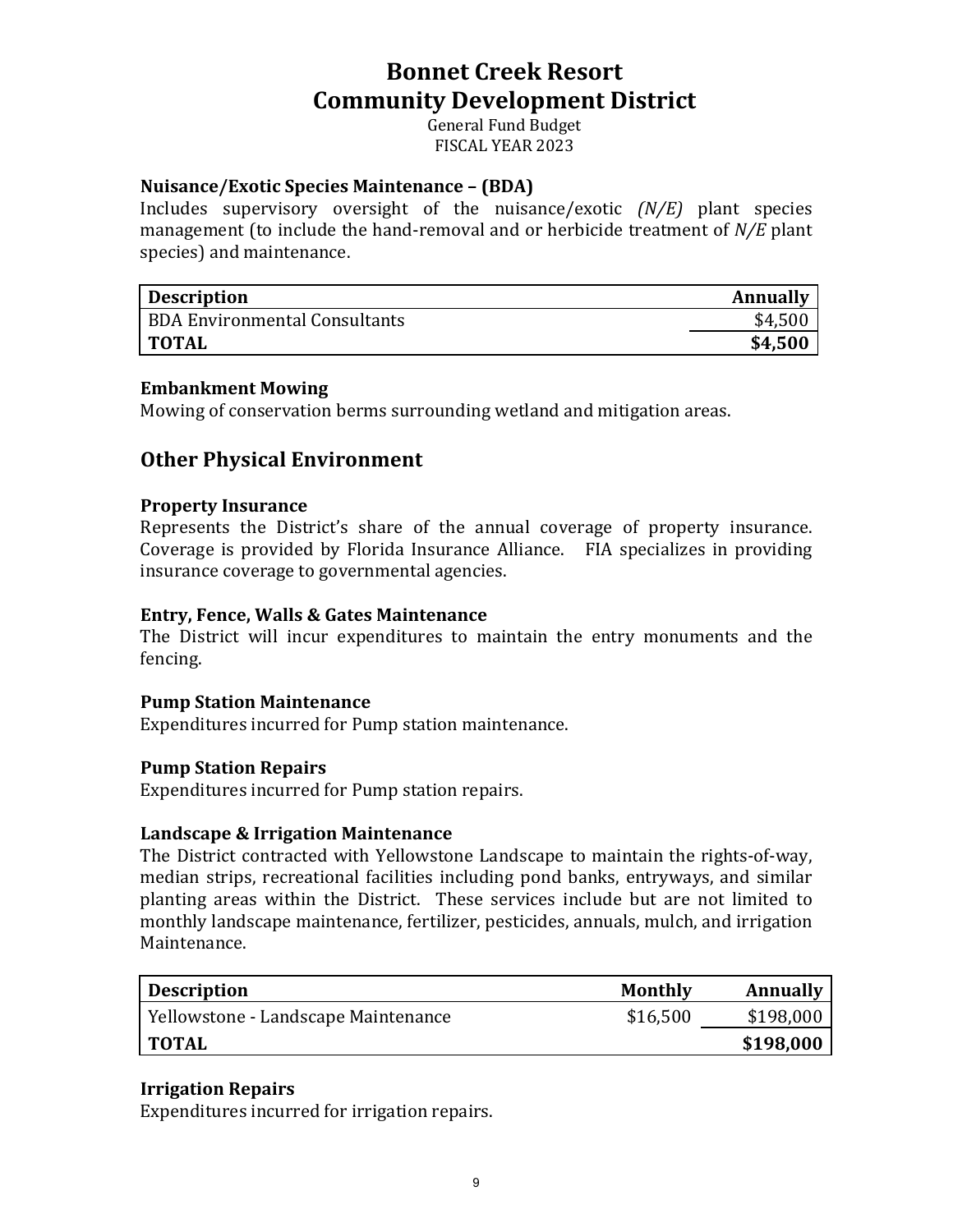General Fund Budget FISCAL YEAR 2023

#### Landscape Replacement

Expenditures related to replacement of turf, trees, shrubs etc.

#### **Lift Station Maintenance**

Expenditures incurred for yearly preventative maintenance and any additional repairs to the lift station and generator.

| <b>Description</b>                        | Quarterly | <b>Annually</b> |
|-------------------------------------------|-----------|-----------------|
| Lift Station Preventative Maintenance     | \$300     | \$1,200         |
| <b>Generator Preventative Maintenance</b> |           | \$1,250         |
| Contingency                               |           | \$2,550         |
| <b>TOTAL</b>                              |           | \$5,000         |

### **Road & Street Facilities**

#### **Roadway Repair and Maintenance**

Expenditures related to the repair and maintenance of roadways owned by the District if any.

#### **Highway Directional Signage – (R&M)**

Highway Directional Signage expenditures which may not fit into any defined category in this section of the budget.

#### **Roadway Directional Signage - (R&M)**

Roadway Directional Signage expenditures which may not fit into any defined category in this section of the budget.

#### **Sidewalk/Curb Cleaning**

Estimated cost for pressure washing the District owned sidewalks throughout the community. 

#### **Contingency**

Monies collected and allocated for expenditures that the District could incur miscellaneous throughout the year, which may not fit into any standard categories.

#### **Transfer Out - Capital Reserve**

Monies collected and allocated for the future repair and replacement of various capital improvements.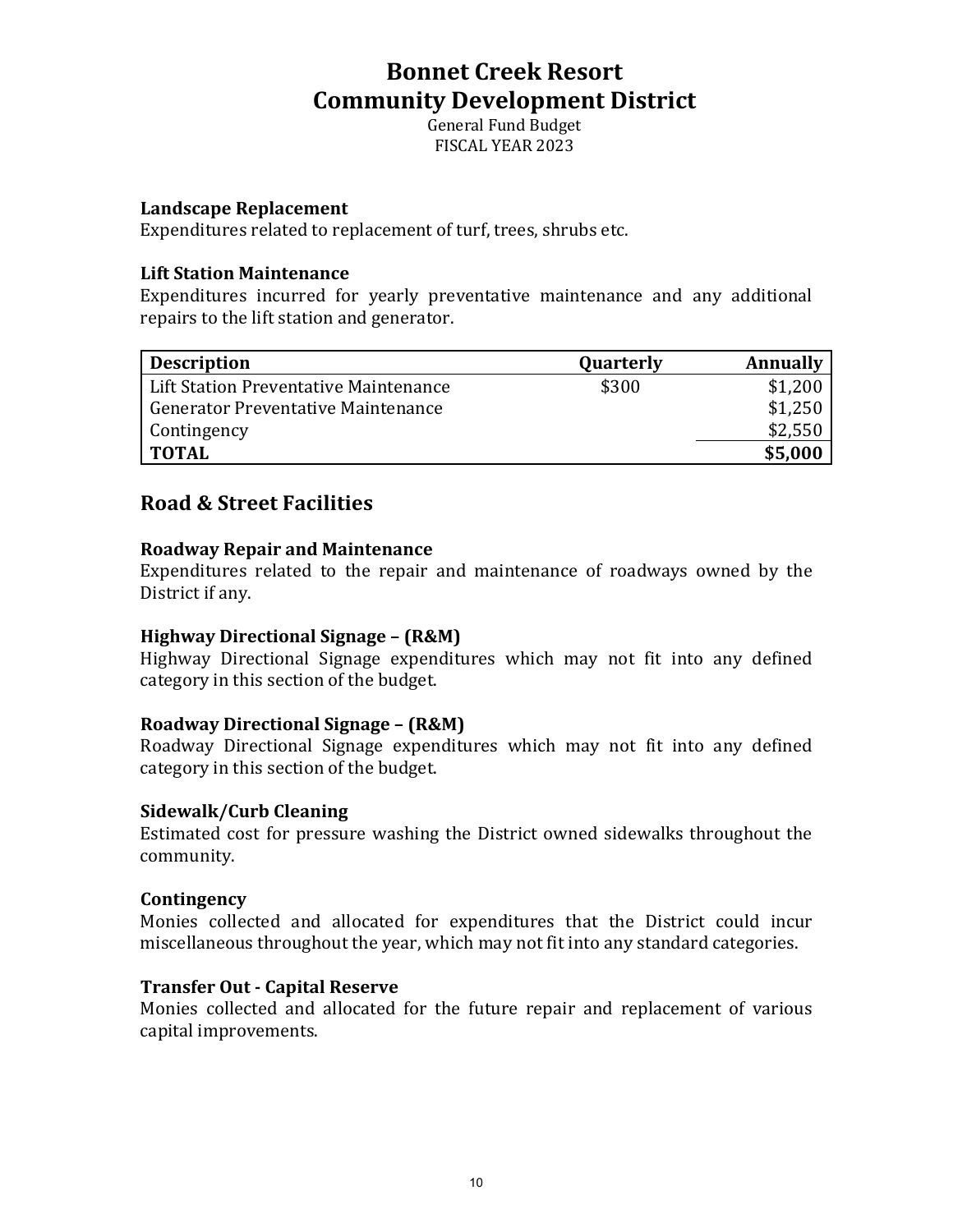### **Bonnet Creek Resort**

**Community Development District**

#### **Proposed Budget**

**Debt Service Fund Series 2016** 

|                             | Adopted<br>Budget |           | Actuals<br>Thru           |           | Projected<br><b>Next</b> |                          | Projected<br>Thru |           | Proposed<br>Budget |           |
|-----------------------------|-------------------|-----------|---------------------------|-----------|--------------------------|--------------------------|-------------------|-----------|--------------------|-----------|
| Description                 | FY2022            |           | 4/30/22                   |           | 5 Months                 |                          | 9/30/22           |           | FY2023             |           |
|                             |                   |           |                           |           |                          |                          |                   |           |                    |           |
| Revenues                    |                   |           |                           |           |                          |                          |                   |           |                    |           |
| Assessments - Direct Billed | \$                | 2,110,462 | \$                        | 2,110,462 | \$                       |                          | \$                | 2,110,462 | \$                 | 2,110,462 |
| Interest Income             | \$                |           | \$                        | 50        | \$                       |                          | \$                | 50        | \$                 |           |
| Carry Forward Surplus       | \$                | 249       | \$                        | 215       | \$                       | $\overline{\phantom{a}}$ | \$                | 215       | \$                 | 11,602    |
| <b>Total Revenues</b>       | \$                | 2,110,711 |                           |           | \$                       |                          | \$                | 2,110,727 | \$                 |           |
|                             |                   |           | \$                        | 2,110,727 |                          |                          |                   |           |                    | 2,122,063 |
| <b>Expenditures</b>         |                   |           |                           |           |                          |                          |                   |           |                    |           |
| General & Administrative:   |                   |           |                           |           |                          |                          |                   |           |                    |           |
| Interest - $11/1$           | \$                | 459,563   | \$                        | 459,563   | \$                       |                          | \$                | 459,563   | \$                 | 433,013   |
| Principal - 5/1             | \$                | 1,180,000 | \$                        | ٠         | \$                       | 1,180,000                | \$                | 1,180,000 | \$                 | 1,235,000 |
| Interest - $5/1$            | \$                | 459,563   | \$                        | ٠         | \$                       | 459,563                  | \$                | 459,563   | \$                 | 433,013   |
| <b>Total Expenditures</b>   | \$                | 2,099,125 | $\boldsymbol{\mathsf{s}}$ | 459,563   | \$                       | 1,639,563                | \$                | 2,099,125 | \$                 | 2,101,025 |
|                             |                   |           |                           |           |                          |                          |                   |           |                    |           |
| Net Change in Fund Balance  | \$                | 11,586    | \$.                       | 1,651,164 | \$                       | (1,639,563)              | \$                | 11,602    | \$                 | 21,038    |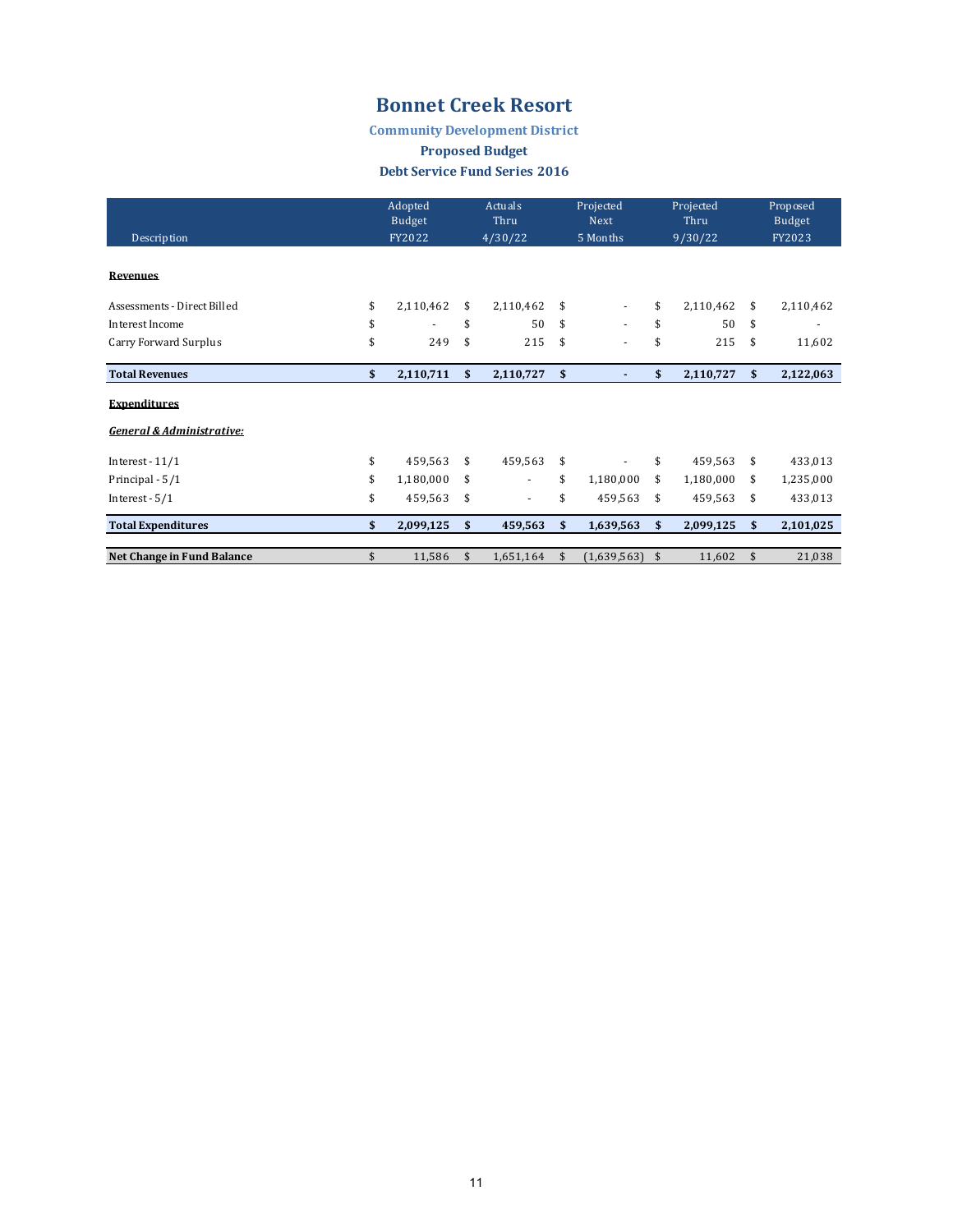### **Bonnet Creek**

#### **Community Development District Series 2016 Special Assessment Bonds Amortization Schedule**

| Date     | <b>Balance</b>      | Principal           | Interest           |    | Total         |
|----------|---------------------|---------------------|--------------------|----|---------------|
|          |                     |                     |                    |    |               |
| 11/01/22 | \$<br>19,245,000.00 | \$                  | \$<br>433,012.50   | \$ | 2,101,025.00  |
| 05/01/23 | \$<br>19,245,000.00 | \$<br>1,235,000.00  | \$<br>433,012.50   |    |               |
| 11/01/23 | \$<br>18,010,000.00 | \$                  | \$<br>405,225.00   | \$ | 2,105,450.00  |
| 05/01/24 | \$<br>18,010,000.00 | \$<br>1,295,000.00  | 405,225.00         |    |               |
| 11/01/24 | \$<br>16,715,000.00 | \$                  | 376,087.50         | \$ | 2,107,175.00  |
| 05/01/25 | \$<br>16,715,000.00 | \$<br>1,355,000.00  | \$<br>376,087.50   |    |               |
| 11/01/25 | \$<br>15,360,000.00 | \$                  | 345,600.00         | \$ | 2,106,200.00  |
| 05/01/26 | \$<br>15,360,000.00 | \$<br>1,415,000.00  | 345,600.00         |    |               |
| 11/01/26 | \$<br>13,945,000.00 | \$                  | 313,762.50         | \$ | 2,107,525.00  |
| 05/01/27 | \$<br>13,945,000.00 | \$<br>1,480,000.00  | 313,762.50         |    |               |
| 11/01/27 | \$<br>12,465,000.00 | \$                  | 280,462.50         | \$ | 2,110,925.00  |
| 05/01/28 | \$<br>12,465,000.00 | \$<br>1,550,000.00  | \$<br>280,462.50   |    |               |
| 11/01/28 | \$<br>10,915,000.00 | \$                  | 245,587.50         | \$ | 2,111,175.00  |
| 05/01/29 | \$<br>10,915,000.00 | \$<br>1,620,000.00  | \$<br>245,587.50   |    |               |
| 11/01/29 | \$<br>9,295,000.00  | \$                  | 209,137.50         | \$ | 2,113,275.00  |
| 05/01/30 | \$<br>9,295,000.00  | \$<br>1,695,000.00  | 209,137.50         |    |               |
| 11/01/30 | \$<br>7,600,000.00  | \$                  | 171,000.00         | \$ | 2,117,000.00  |
| 05/01/31 | \$<br>7,600,000.00  | \$<br>1,775,000.00  | \$<br>171,000.00   |    |               |
| 11/01/31 | \$<br>5,825,000.00  | \$                  | 131,062.50         | \$ | 2,117,125.00  |
| 05/01/32 | \$<br>5,825,000.00  | \$<br>1,855,000.00  | \$<br>131,062.50   |    |               |
| 11/01/32 | \$<br>3,970,000.00  | \$                  | \$<br>89,325.00    | \$ | 2,118,650.00  |
| 05/01/33 | \$<br>3,970,000.00  | \$<br>1,940,000.00  | \$<br>89,325.00    |    |               |
| 11/01/33 | \$<br>2,030,000.00  | \$                  | 45,675.00          | \$ | 2,121,350.00  |
| 05/01/34 | \$<br>2,030,000.00  | \$<br>2,030,000.00  | \$<br>45,675.00    |    |               |
|          |                     |                     |                    |    |               |
|          |                     | \$<br>19,245,000.00 | \$<br>6,091,875.00 | \$ | 25,336,875.00 |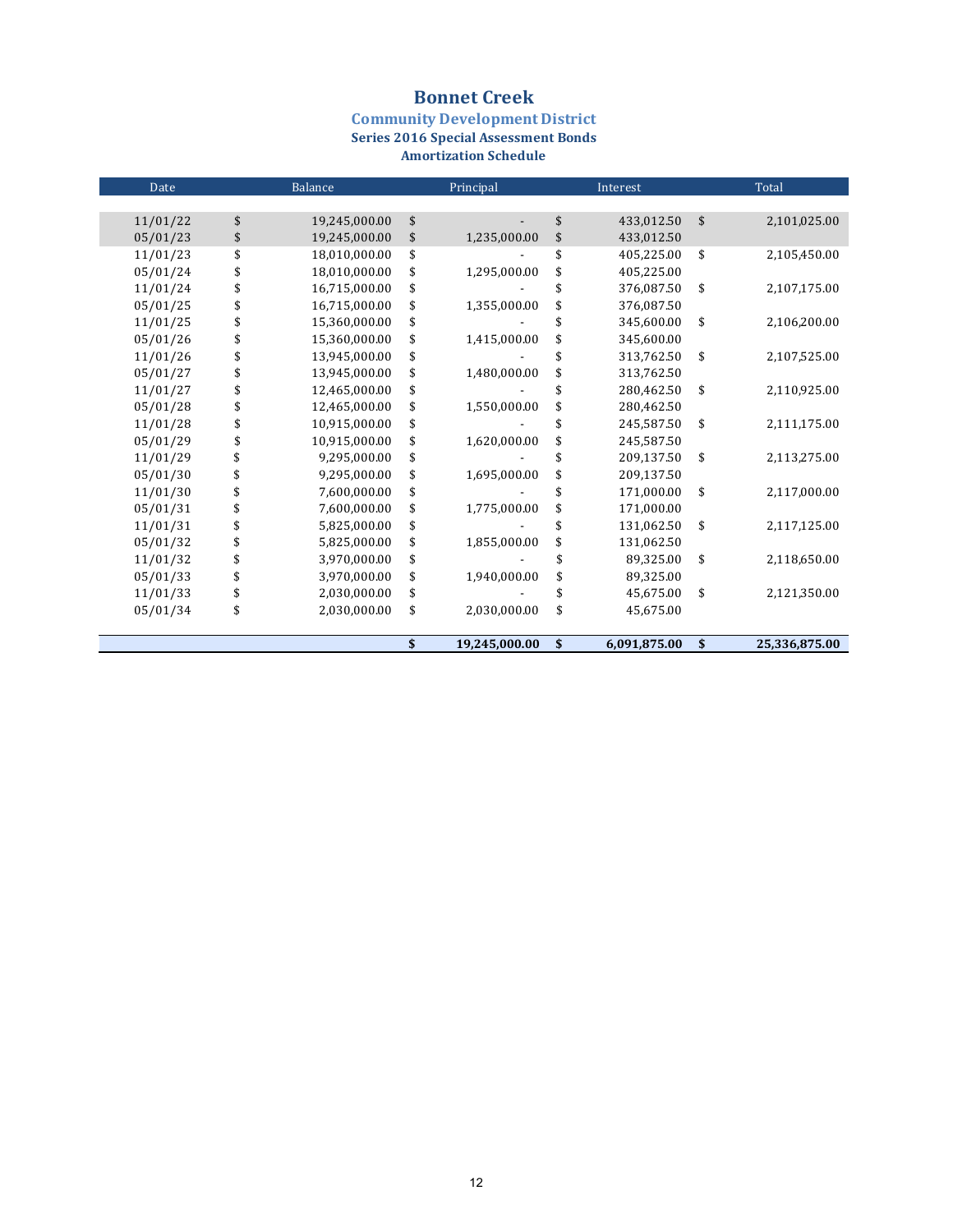### **Bonnet Creek Resort**

#### **Community Development District**

#### **Proposed Budget**

#### **Capital Projects Fund Budget**

| Description                          | Adopted<br><b>Budget</b><br>FY2022 |                | Actuals<br>Thru<br>4/30/22 |         | Projected<br><b>Next</b><br>5 Months |                          | Projected<br>Thru<br>9/30/22 |         | Proposed<br>Budget<br>FY2023 |         |
|--------------------------------------|------------------------------------|----------------|----------------------------|---------|--------------------------------------|--------------------------|------------------------------|---------|------------------------------|---------|
| <b>Revenues</b>                      |                                    |                |                            |         |                                      |                          |                              |         |                              |         |
| Transfer In - Capital Projects       | \$                                 | 237,321        | \$                         | 33,898  | \$                                   | 492,675                  | \$                           | 526,573 | \$                           | 229,325 |
| Interest Income                      | \$                                 | 50             | \$                         | 125     | \$                                   |                          | \$                           | 125     | \$                           | 50      |
| Carry Forward Surplus                | \$                                 | 304,853        | \$                         | 264,407 | \$                                   | $\overline{\phantom{a}}$ | \$                           | 264,407 | \$                           | 440,123 |
| <b>Total Revenues</b>                | \$                                 | 542,224        | \$                         | 298,430 | \$                                   | 492,675                  | \$                           | 791,105 | \$                           | 669,498 |
| <b>Expenditures</b>                  |                                    |                |                            |         |                                      |                          |                              |         |                              |         |
| <b>General &amp; Administrative:</b> |                                    |                |                            |         |                                      |                          |                              |         |                              |         |
| Irrigation Improvement               | \$                                 | $\overline{a}$ | \$                         | 25,559  | \$                                   | 2,500                    | \$                           | 28,059  | \$                           |         |
| Entry Monument                       |                                    |                | \$                         | 135,658 | \$                                   | 153,650                  | \$                           | 289,308 | \$                           |         |
| Stacking Lane                        |                                    |                | \$                         |         | \$                                   |                          | \$                           |         |                              |         |
| Offsite Wayfinding Signs             |                                    |                | \$                         |         | \$                                   |                          | \$                           |         | \$                           |         |
| Chelonia Parkway Resurfacing         | \$                                 |                | \$                         | 33,600  | \$                                   |                          | \$                           | 33,600  | \$                           |         |
| Contingency                          | \$                                 | 542,224        | \$                         | 15      | \$                                   | $\overline{\phantom{a}}$ | \$                           | 15      | \$                           | 669,498 |
| <b>Total Expenditures</b>            | \$                                 | 542,224        | \$                         | 194,832 | \$                                   | 156,150                  | \$                           | 350,982 | \$                           | 669,498 |
| <b>Net Change in Fund Balance</b>    | \$                                 |                | \$                         | 103,598 | \$                                   | 336,525                  | \$                           | 440,123 | \$                           |         |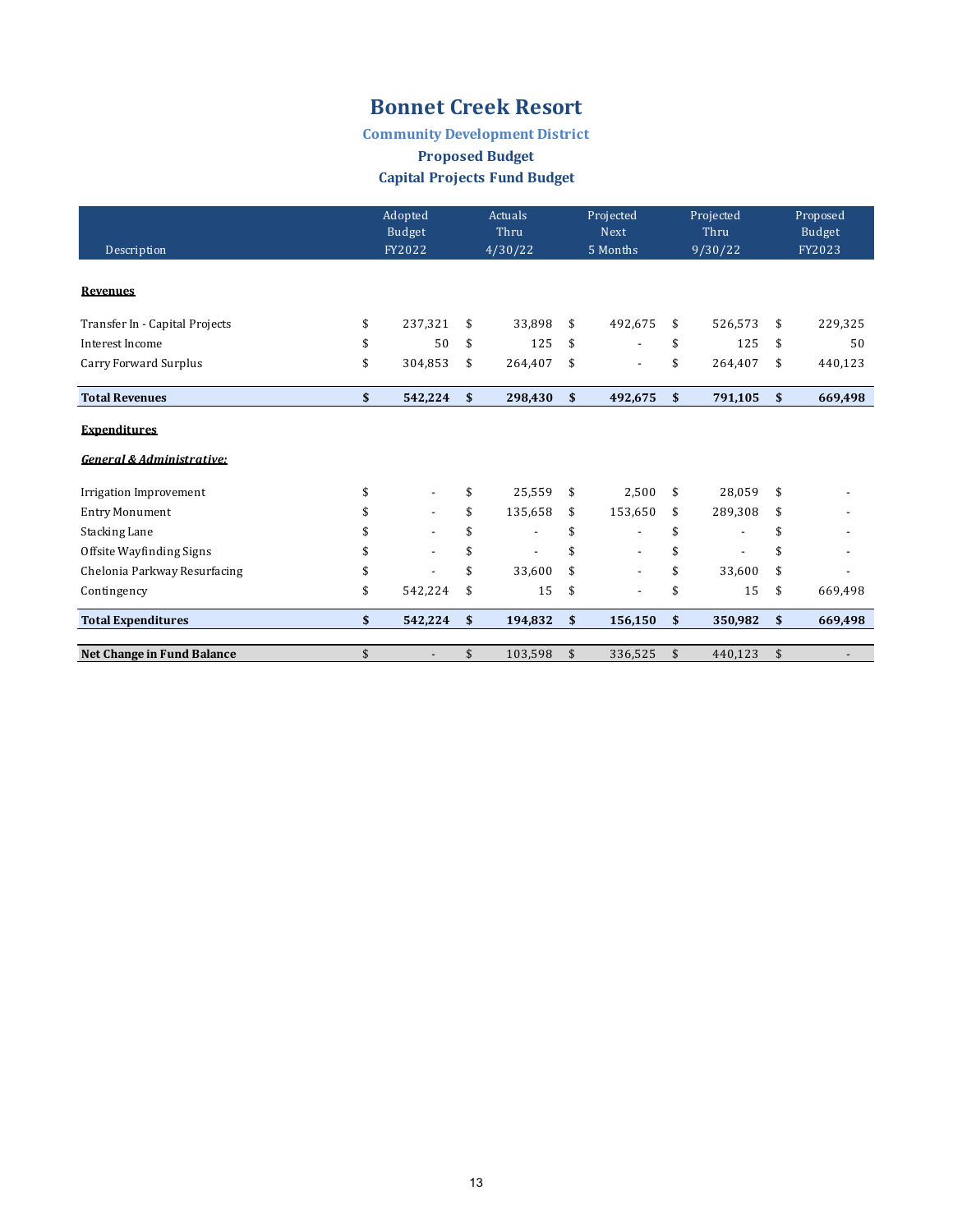#### **BONNET CREEK RESORT COMMUNITY DEVELOPMENT DISTRICT**

#### FISCAL YEAR 2022/2023 O&M & DEBT SERVICE ASSESSMENT SCHEDULE

| Total 0 & M Assessment<br>Total DS Assessment | \$858,876<br>\$2,110,462 |                  |                    |                     |                   |
|-----------------------------------------------|--------------------------|------------------|--------------------|---------------------|-------------------|
|                                               |                          |                  |                    |                     |                   |
|                                               |                          |                  |                    |                     | TOTAL             |
|                                               |                          | TOTAL OPERATIONS | ALLOCATION OF      | TOTAL SERIES 2016   | FY 2022/2023      |
|                                               | ALLOCATION OF            | AND MAINTENANCE  | <b>DEBT</b>        | <b>DEBT SERVICE</b> | <b>ASSESSMENT</b> |
| PRODUCT TYPE (PARCEL)                         | <b>ASSESSMENTS</b>       | ASSESSMENT       | <b>ASSESSMENTS</b> | ASSESSMENT          | <b>PER PARCEL</b> |
| Timeshare (A)                                 | 36.10%                   | \$310,080.07     | $0.00\%$           | \$0.00              | \$310,080.07      |
| Timeshare (B)                                 | 5.29%                    | \$45.403.84      | 8.27%              | \$174,610.27        | \$220,014.11      |
| Hotel $(B)$                                   | 6.61%                    |                  | 10.35%             | \$218,479.04        | \$275,290.06      |
|                                               |                          | \$56,811.02      |                    |                     |                   |
| Hotel $(C/D)$                                 | 20.83%                   | \$178,886.73     | 32.60%             | \$687,906.28        | \$866,793.01      |
| Timeshare (E)                                 | 17.28%                   | \$148,370.86     | 27.04%             | \$570,577.65        | \$718,948.51      |
| Hotel $(F)$                                   | 8.93%                    | \$76,663.29      | 13.97%             | \$294,816.96        | \$371,480.25      |
| Golf Course (G)                               | 4.97%                    | \$42,660.38      | 7.77%              | \$164,071.33        | \$206,731.71      |
|                                               | 100.00%                  | \$858,876.19     | 100.00%            | \$2,110,461.53      | \$2,969,337.72    |